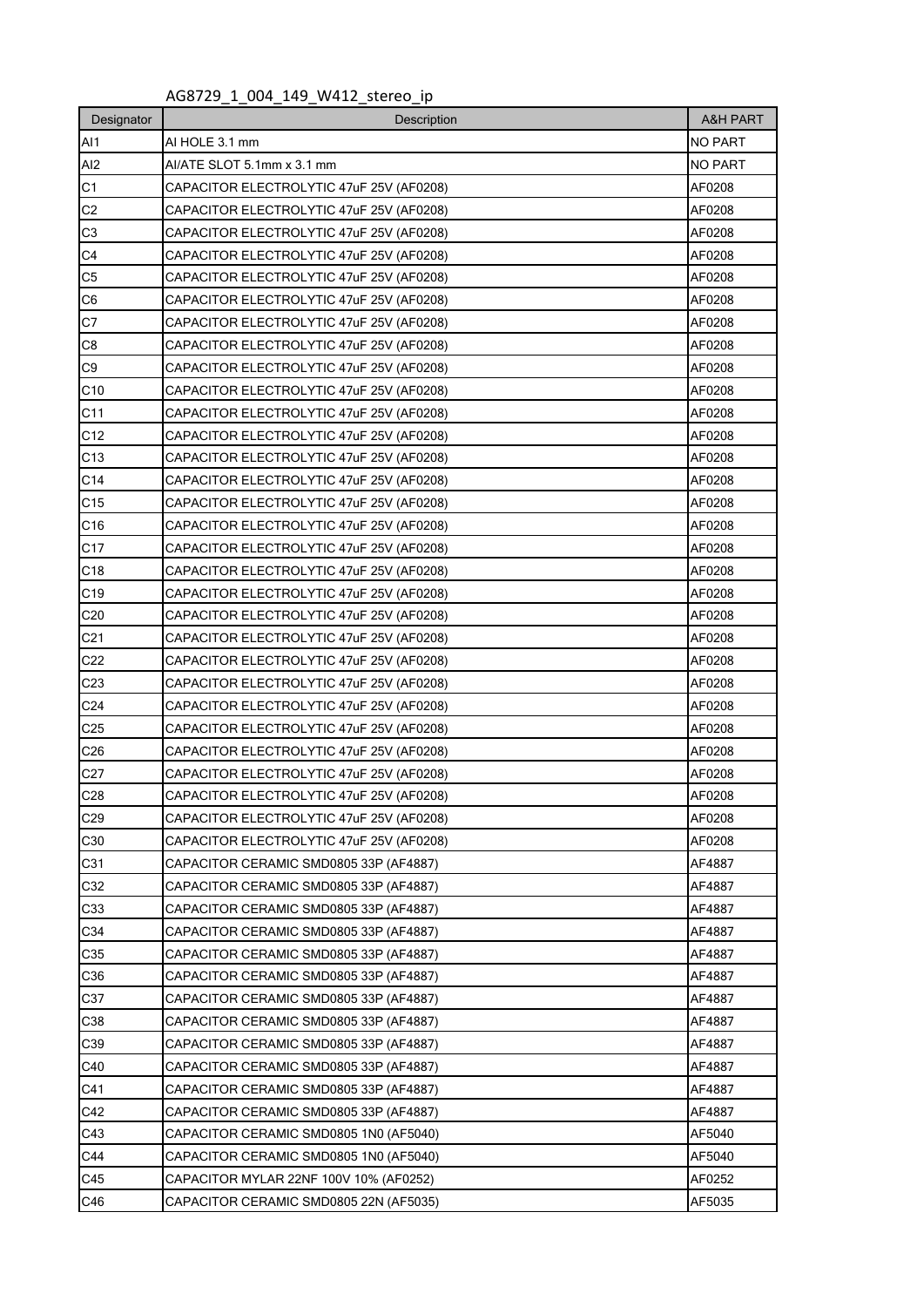| C47             | AF0252<br>CAPACITOR MYLAR 22NF 100V 10% (AF0252)                                                              |        |  |  |  |  |  |  |  |  |
|-----------------|---------------------------------------------------------------------------------------------------------------|--------|--|--|--|--|--|--|--|--|
| C48             | AF5035<br>CAPACITOR CERAMIC SMD0805 22N (AF5035)                                                              |        |  |  |  |  |  |  |  |  |
| C49             | CAPACITOR CERAMIC SMD0805 22P (AF2992)<br>AF2992                                                              |        |  |  |  |  |  |  |  |  |
| C50             | CAPACITOR CERAMIC SMD0805 22P (AF2992)                                                                        | AF2992 |  |  |  |  |  |  |  |  |
| C <sub>51</sub> | CAPACITOR CERAMIC SMD0805 2N2 (AF3548)                                                                        | AF3548 |  |  |  |  |  |  |  |  |
| C <sub>52</sub> | CAPACITOR MYLAR 2N2 100V 10% (AF0151)                                                                         | AF0151 |  |  |  |  |  |  |  |  |
| C53             | CAPACITOR CERAMIC SMD0805 2N2 (AF3548)                                                                        | AF3548 |  |  |  |  |  |  |  |  |
| C <sub>54</sub> | CAPACITOR MYLAR 2N2 100V 10% (AF0151)                                                                         | AF0151 |  |  |  |  |  |  |  |  |
| C55             | CAPACITOR POLYESTER 330NF 50V 10% (AF0616)                                                                    | AF0616 |  |  |  |  |  |  |  |  |
| C56             | CAPACITOR POLYESTER 330NF 50V 10% (AF0616)<br>AF0616<br>AF2851<br>CAPACITOR CERAMIC SMD0805 100N 50V (AF2851) |        |  |  |  |  |  |  |  |  |
| C <sub>57</sub> |                                                                                                               |        |  |  |  |  |  |  |  |  |
| C58             | CAPACITOR CERAMIC SMD0805 100N 50V (AF2851)<br>AF2851                                                         |        |  |  |  |  |  |  |  |  |
| C <sub>59</sub> | CAPACITOR CERAMIC SMD0805 33P (AF4887)<br>AF4887                                                              |        |  |  |  |  |  |  |  |  |
| C60             | CAPACITOR CERAMIC SMD0805 100N 50V (AF2851)<br>AF2851                                                         |        |  |  |  |  |  |  |  |  |
| C61             | CAPACITOR CERAMIC SMD0805 33P (AF4887)<br>AF4887                                                              |        |  |  |  |  |  |  |  |  |
| C62             | CAPACITOR ELECTROLYTIC 1uF 63V (AF0210)<br>AF0210                                                             |        |  |  |  |  |  |  |  |  |
| C63             | AF2851<br>CAPACITOR CERAMIC SMD0805 100N 50V (AF2851)                                                         |        |  |  |  |  |  |  |  |  |
| CN <sub>1</sub> | Connector BOX, Molex Type 0.1" Pitch 5x2 pins Male 90 Deg (AL4334)                                            | AL4334 |  |  |  |  |  |  |  |  |
| CN <sub>2</sub> | EARTH SCREW TERMINAL NARROW HORIZONTAL TYPE+ SCREW M3 (AA9000)<br>AA9000                                      |        |  |  |  |  |  |  |  |  |
| CN <sub>3</sub> | Connector BOX, Molex Type 0.1" Pitch 10x2 pins (AL4336)                                                       | AL4336 |  |  |  |  |  |  |  |  |
| CN <sub>4</sub> | AL0320<br>Connector IDC, Molex Type 0.1" Pitch SIL 3 pins (AL0320)                                            |        |  |  |  |  |  |  |  |  |
| CN <sub>5</sub> | Connector IDC, Molex Type 0.1" Pitch SIL 3 pins (AL0320)<br>AL0320                                            |        |  |  |  |  |  |  |  |  |
| CN <sub>6</sub> | EARTH SCREW TERMINAL NARROW NOT FITTED<br><b>NO PART</b>                                                      |        |  |  |  |  |  |  |  |  |
| D <sub>1</sub>  | AE9211<br>DIODE SMD BAS16 SIGNAL (AE9211)                                                                     |        |  |  |  |  |  |  |  |  |
| D <sub>2</sub>  | DIODE SMD BAS16 SIGNAL (AE9211)<br>AE9211                                                                     |        |  |  |  |  |  |  |  |  |
| D <sub>3</sub>  | DIODE SMD BAS16 SIGNAL (AE9211)<br>AE9211                                                                     |        |  |  |  |  |  |  |  |  |
| D <sub>4</sub>  | DIODE SMD BAS16 SIGNAL (AE9211)                                                                               | AE9211 |  |  |  |  |  |  |  |  |
| JP1             | Connector IDC, Molex Type 0.1" Pitch 13x2 pins (AL0574)                                                       | AL0574 |  |  |  |  |  |  |  |  |
| JP <sub>2</sub> | JUMP 2 OPTION JUMPER (AL0334)                                                                                 | AL0334 |  |  |  |  |  |  |  |  |
| JP3             | JUMP 2 OPTION JUMPER (AL0334)<br>AL0334                                                                       |        |  |  |  |  |  |  |  |  |
| $JS1_12$        | JUMP 2 OPTION JUMPER (AL0334)<br>AL0334                                                                       |        |  |  |  |  |  |  |  |  |
| JS1 14          | JUMP 2 OPTION JUMPER (AL0334)<br>AL0334                                                                       |        |  |  |  |  |  |  |  |  |
| $JS2_12$        | AL0334<br>JUMP 2 OPTION JUMPER (AL0334)                                                                       |        |  |  |  |  |  |  |  |  |
| $JS2_14$        | JUMP 2 OPTION JUMPER (AL0334)                                                                                 | AL0334 |  |  |  |  |  |  |  |  |
| JS3             | JUMP 2 OPTION JUMPER (AL0334)                                                                                 | AL0334 |  |  |  |  |  |  |  |  |
| JS4             | JUMP 2 OPTION JUMPER (AL0334)                                                                                 | AL0334 |  |  |  |  |  |  |  |  |
| $JS5_12$        | JUMP 2 OPTION JUMPER (AL0334)                                                                                 | AL0334 |  |  |  |  |  |  |  |  |
| $JS5_14$        | JUMP 2 OPTION JUMPER (AL0334)                                                                                 | AL0334 |  |  |  |  |  |  |  |  |
| JS6 12          | JUMP 2 OPTION JUMPER (AL0334)                                                                                 | AL0334 |  |  |  |  |  |  |  |  |
| JS6_14          | JUMP 2 OPTION JUMPER (AL0334)                                                                                 | AL0334 |  |  |  |  |  |  |  |  |
| LD1             | AE4863<br>LED RECT 5x2.5MM TOMBSTONE RED (AE4863)                                                             |        |  |  |  |  |  |  |  |  |
| LD <sub>2</sub> | LED T1 3mm RED (AE0086)<br>AE0086                                                                             |        |  |  |  |  |  |  |  |  |
| LD <sub>3</sub> | LED T1 3mm GREEN (AE0085)<br>AE0085                                                                           |        |  |  |  |  |  |  |  |  |
| PCB1            | =PRJ_Title+_+PRJ_PCB_Title<br>AG8729                                                                          |        |  |  |  |  |  |  |  |  |
| Q1              | AE3332<br>TRANSISTOR SMD BC848B NPN (AE3332)                                                                  |        |  |  |  |  |  |  |  |  |
| Q2              | TRANSISTOR SMD BC848B NPN (AE3332)                                                                            | AE3332 |  |  |  |  |  |  |  |  |
| Q3              | TRANSISTOR SMD BC848B NPN (AE3332)                                                                            | AE3332 |  |  |  |  |  |  |  |  |
| R1              | RESISTOR METAL FILM SMD0805 2K2 1% (AC0370)                                                                   | AC0370 |  |  |  |  |  |  |  |  |
| R <sub>2</sub>  | RESISTOR METAL FILM SMD0805 2K2 1% (AC0370)                                                                   | AC0370 |  |  |  |  |  |  |  |  |
| R <sub>3</sub>  | AC0370<br>RESISTOR METAL FILM SMD0805 2K2 1% (AC0370)                                                         |        |  |  |  |  |  |  |  |  |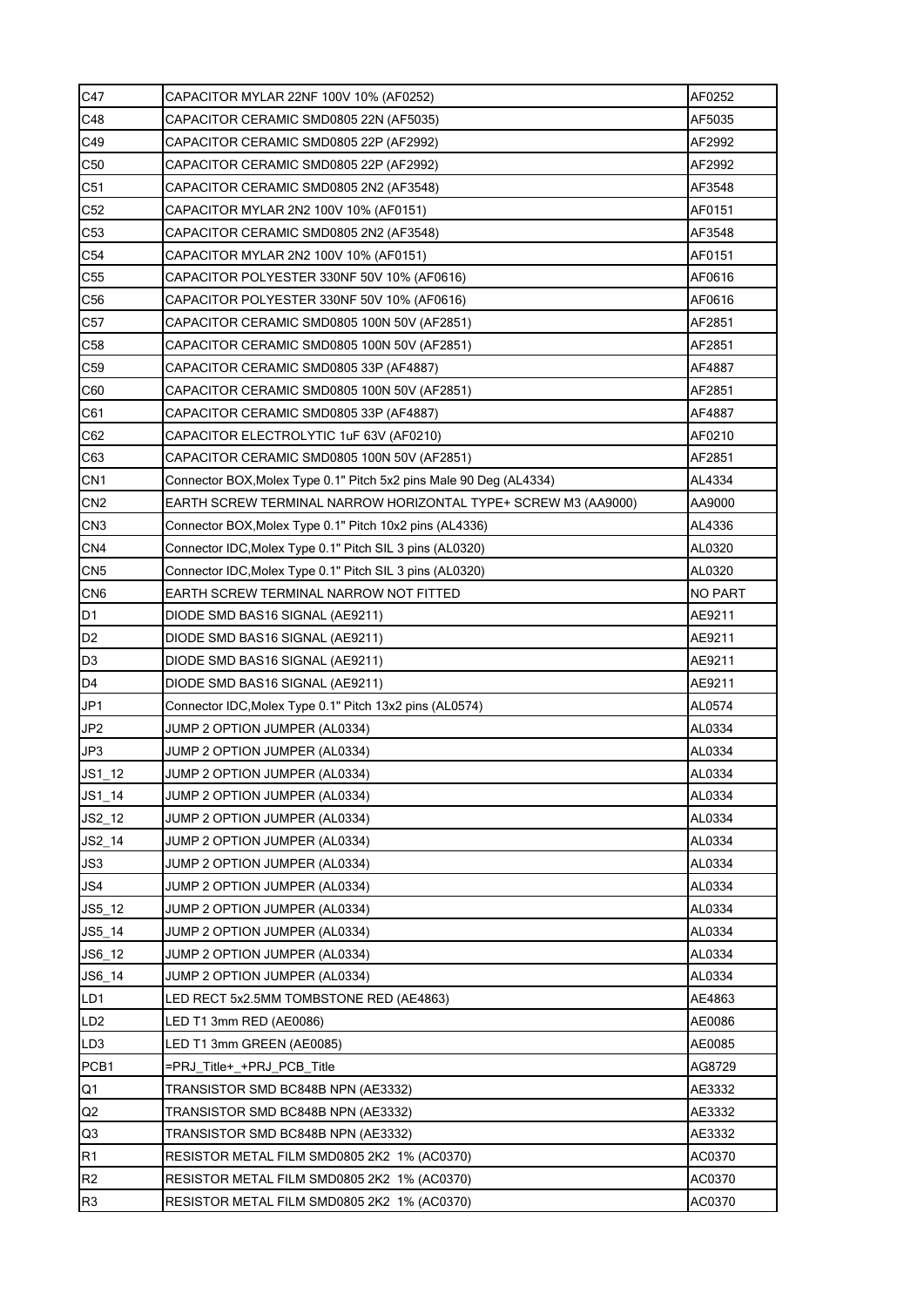| R <sub>4</sub>  | RESISTOR METAL FILM SMD0805 2K2 1% (AC0370)           | AC0370  |  |  |  |  |  |  |  |  |
|-----------------|-------------------------------------------------------|---------|--|--|--|--|--|--|--|--|
| R <sub>5</sub>  | RESISTOR METAL FILM SMD0805 2K2 1% (AC0370)           | AC0370  |  |  |  |  |  |  |  |  |
| R <sub>6</sub>  | AC0370<br>RESISTOR METAL FILM SMD0805 2K2 1% (AC0370) |         |  |  |  |  |  |  |  |  |
| R7              | RESISTOR METAL FILM SMD0805 2K2 1% (AC0370)           | AC0370  |  |  |  |  |  |  |  |  |
| R <sub>8</sub>  | RESISTOR METAL FILM SMD0805 2K2 1% (AC0370)           | AC0370  |  |  |  |  |  |  |  |  |
| R <sub>9</sub>  | RESISTOR METAL FILM SMD0805 2K2 1% (AC0370)           | AC0370  |  |  |  |  |  |  |  |  |
| R <sub>10</sub> | RESISTOR METAL FILM SMD0805 2K2 1% (AC0370)           | AC0370  |  |  |  |  |  |  |  |  |
| R <sub>11</sub> | RESISTOR METAL FILM SMD0805 2K2 1% (AC0370)           | AC0370  |  |  |  |  |  |  |  |  |
| R <sub>12</sub> | RESISTOR METAL FILM SMD0805 2K2 1% (AC0370)           | AC0370  |  |  |  |  |  |  |  |  |
| R <sub>13</sub> | RESISTOR METAL FILM SMD0805 10K 1% (AC2841)           | AC2841  |  |  |  |  |  |  |  |  |
| R <sub>14</sub> | RESISTOR CARBON SMD0805 12K 5% (AC4107)               | AC4107  |  |  |  |  |  |  |  |  |
| R <sub>15</sub> | RESISTOR METAL FILM SMD0805 10K 1% (AC2841)           | AC2841  |  |  |  |  |  |  |  |  |
| R <sub>16</sub> | RESISTOR METAL FILM SMD0805 10K 1% (AC2841)           | AC2841  |  |  |  |  |  |  |  |  |
| <b>R17</b>      | RESISTOR METAL FILM SMD0805 10K 1% (AC2841)           | AC2841  |  |  |  |  |  |  |  |  |
| R <sub>18</sub> | AC2841<br>RESISTOR METAL FILM SMD0805 10K 1% (AC2841) |         |  |  |  |  |  |  |  |  |
| R <sub>19</sub> | AC2841<br>RESISTOR METAL FILM SMD0805 10K 1% (AC2841) |         |  |  |  |  |  |  |  |  |
| R20             | AC2841<br>RESISTOR METAL FILM SMD0805 10K 1% (AC2841) |         |  |  |  |  |  |  |  |  |
| R21             | RESISTOR CARBON SMD0805 12K 5% (AC4107)               | AC4107  |  |  |  |  |  |  |  |  |
| R <sub>22</sub> | RESISTOR METAL FILM SMD0805 10K 1% (AC2841)           | AC2841  |  |  |  |  |  |  |  |  |
| R <sub>23</sub> | RESISTOR METAL FILM SMD0805 10K 1% (AC2841)           | AC2841  |  |  |  |  |  |  |  |  |
| R24             | RESISTOR METAL FILM SMD0805 10K 1% (AC2841)           | AC2841  |  |  |  |  |  |  |  |  |
| R <sub>25</sub> | RESISTOR METAL FILM SMD0805 10K 1% (AC2841)           | AC2841  |  |  |  |  |  |  |  |  |
| R <sub>26</sub> | RESISTOR METAL FILM SMD0805 10K 1% (AC2841)           | AC2841  |  |  |  |  |  |  |  |  |
| R <sub>27</sub> | RESISTOR METAL FILM SMD0805 10K 1% (AC2841)           | AC2841  |  |  |  |  |  |  |  |  |
| R28             | RESISTOR METAL FILM SMD0805 10K 1% (AC2841)           | AC2841  |  |  |  |  |  |  |  |  |
| R29             | RESISTOR METAL FILM SMD0805 10K 1% (AC2841)           | AC2841  |  |  |  |  |  |  |  |  |
| R30             | RESISTOR METAL FILM SMD0805 10K 1% (AC2841)           | AC2841  |  |  |  |  |  |  |  |  |
| R31             | RESISTOR METAL FILM SMD0805 10K 1% (AC2841)           | AC2841  |  |  |  |  |  |  |  |  |
| R32             | RESISTOR CARBON SMD0805 12K 5% (AC4107)               | AC4107  |  |  |  |  |  |  |  |  |
| R33             | RESISTOR CARBON SMD0805 12K 5% (AC4107)               | AC4107  |  |  |  |  |  |  |  |  |
| R34             | RESISTOR METAL FILM SMD0805 10K 1% (AC2841)           | AC2841  |  |  |  |  |  |  |  |  |
| <b>R35</b>      | RESISTOR METAL FILM SMD0805 10K 1% (AC2841)           | AC2841  |  |  |  |  |  |  |  |  |
| R36             | RESISTOR METAL FILM SMD0805 10K 1% (AC2841)           | AC2841  |  |  |  |  |  |  |  |  |
| R37             | RESISTOR SMD NOT FITTED 0805                          | NO PART |  |  |  |  |  |  |  |  |
| R38             | RESISTOR SMD NOT FITTED 0805                          | NO PART |  |  |  |  |  |  |  |  |
| R39             | RESISTOR METAL FILM SMD0805 22K 1% (AC2842)           | AC2842  |  |  |  |  |  |  |  |  |
| R40             | RESISTOR METAL FILM SMD0805 22K 1% (AC2842)           | AC2842  |  |  |  |  |  |  |  |  |
| R41             | RESISTOR METAL FILM SMD0805 22K 1% (AC2842)           | AC2842  |  |  |  |  |  |  |  |  |
| R42             | RESISTOR METAL FILM SMD0805 22K 1% (AC2842)           | AC2842  |  |  |  |  |  |  |  |  |
| R43             | RESISTOR METAL FILM SMD0805 10K 1% (AC2841)           | AC2841  |  |  |  |  |  |  |  |  |
| R44             | RESISTOR METAL FILM SMD0805 10K 1% (AC2841)           | AC2841  |  |  |  |  |  |  |  |  |
| R45             | RESISTOR METAL FILM SMD0805 10K 1% (AC2841)           | AC2841  |  |  |  |  |  |  |  |  |
| R46             | RESISTOR CARBON SMD0805 47K 5% (AC3035)               | AC3035  |  |  |  |  |  |  |  |  |
| <b>R47</b>      | RESISTOR CARBON SMD0805 47K 5% (AC3035)               | AC3035  |  |  |  |  |  |  |  |  |
| R48             | RESISTOR CARBON SMD0805 47K 5% (AC3035)               | AC3035  |  |  |  |  |  |  |  |  |
| R49             | RESISTOR CARBON SMD0805 47K 5% (AC3035)               | AC3035  |  |  |  |  |  |  |  |  |
| <b>R50</b>      | RESISTOR CARBON SMD0805 47K 5% (AC3035)               | AC3035  |  |  |  |  |  |  |  |  |
| <b>R51</b>      | RESISTOR CARBON SMD0805 47K 5% (AC3035)               | AC3035  |  |  |  |  |  |  |  |  |
| <b>R52</b>      | AC3035<br>RESISTOR CARBON SMD0805 47K 5% (AC3035)     |         |  |  |  |  |  |  |  |  |
| <b>R53</b>      | AC3035<br>RESISTOR CARBON SMD0805 47K 5% (AC3035)     |         |  |  |  |  |  |  |  |  |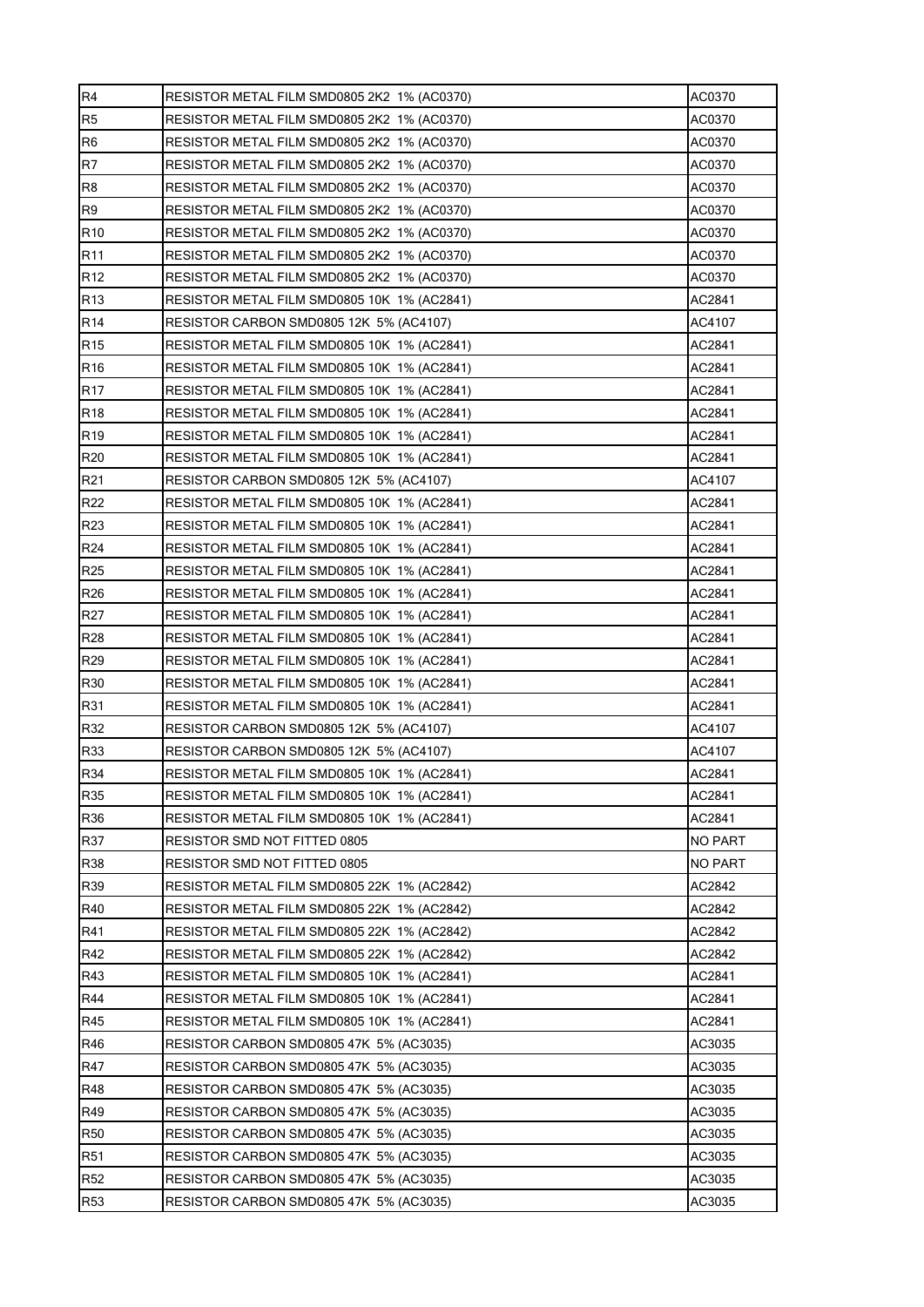| <b>R54</b>       | RESISTOR CARBON SMD0805 47K 5% (AC3035)                                                         | AC3035         |  |  |  |  |  |  |  |  |
|------------------|-------------------------------------------------------------------------------------------------|----------------|--|--|--|--|--|--|--|--|
| <b>R55</b>       | RESISTOR CARBON SMD0805 47K 5% (AC3035)<br>AC3035                                               |                |  |  |  |  |  |  |  |  |
| <b>R56</b>       | RESISTOR CARBON SMD0805 47K 5% (AC3035)                                                         | AC3035         |  |  |  |  |  |  |  |  |
| <b>R57</b>       | RESISTOR CARBON SMD0805 47K 5% (AC3035)                                                         | AC3035         |  |  |  |  |  |  |  |  |
| <b>R58</b>       | RESISTOR CARBON SMD0805 47K 5% (AC3035)                                                         | AC3035         |  |  |  |  |  |  |  |  |
| <b>R59</b>       | RESISTOR CARBON SMD0805 47K 5% (AC3035)                                                         | AC3035         |  |  |  |  |  |  |  |  |
| <b>R60</b>       | RESISTOR CARBON SMD0805 47K 5% (AC3035)                                                         | AC3035         |  |  |  |  |  |  |  |  |
| R61              | RESISTOR CARBON SMD0805 47K 5% (AC3035)                                                         | AC3035         |  |  |  |  |  |  |  |  |
| R <sub>62</sub>  | RESISTOR CARBON SMD0805 47K 5% (AC3035)                                                         | AC3035         |  |  |  |  |  |  |  |  |
| R63              | RESISTOR CARBON SMD0805 47K 5% (AC3035)                                                         | AC3035         |  |  |  |  |  |  |  |  |
| R64              | AC4107<br>RESISTOR CARBON SMD0805 12K 5% (AC4107)<br>RESISTOR CARBON SMD0805 12K 5% (AC4107)    |                |  |  |  |  |  |  |  |  |
| R65              | AC4107<br>RESISTOR CARBON SMD0805 12K 5% (AC4107)<br>AC4107                                     |                |  |  |  |  |  |  |  |  |
| <b>R66</b>       |                                                                                                 |                |  |  |  |  |  |  |  |  |
| R67              | RESISTOR METAL FILM SMD0805 6K8 1% (AC3064)<br>AC3064                                           |                |  |  |  |  |  |  |  |  |
| <b>R68</b>       | RESISTOR CARBON SMD0805 12K 5% (AC4107)<br>AC4107                                               |                |  |  |  |  |  |  |  |  |
| R69              | RESISTOR CARBON SMD0805 12K 5% (AC4107)<br>AC4107                                               |                |  |  |  |  |  |  |  |  |
| R70              | AC5017<br>RESISTOR METAL SMD0805 8K2 1% (AC5017)                                                |                |  |  |  |  |  |  |  |  |
| R71              | RESISTOR METAL SMD0805 8K2 1% (AC5017)<br>AC5017                                                |                |  |  |  |  |  |  |  |  |
| R72              | RESISTOR METAL FILM SMD0805 100K 1% (AC2843)<br>AC2843                                          |                |  |  |  |  |  |  |  |  |
| R73              | RESISTOR METAL FILM SMD0805 100K 1% (AC2843)<br>AC2843                                          |                |  |  |  |  |  |  |  |  |
| R74              | RESISTOR METAL FILM SMD0805 100K 1% (AC2843)<br>AC2843                                          |                |  |  |  |  |  |  |  |  |
| <b>R75</b>       | NO PART<br>RESISTOR SMD NOT FITTED 0805                                                         |                |  |  |  |  |  |  |  |  |
| R76              | RESISTOR METAL FILM SMD0805 100K 1% (AC2843)<br>AC2843                                          |                |  |  |  |  |  |  |  |  |
| <b>R77</b>       | RESISTOR METAL FILM SMD0805 100K 1% (AC2843)<br>AC2843                                          |                |  |  |  |  |  |  |  |  |
| R78              | RESISTOR METAL FILM SMD0805 100K 1% (AC2843)<br>AC2843                                          |                |  |  |  |  |  |  |  |  |
| R79              | RESISTOR METAL FILM SMD0805 100K 1% (AC2843)<br>AC2843                                          |                |  |  |  |  |  |  |  |  |
| <b>R80</b>       | RESISTOR SMD NOT FITTED 0805<br>NO PART                                                         |                |  |  |  |  |  |  |  |  |
| R81              | AC2843<br>RESISTOR METAL FILM SMD0805 100K 1% (AC2843)<br>RES SMD 27K 1% 0805 METAL FILM AC5049 |                |  |  |  |  |  |  |  |  |
| R82              | AC5049<br>RES SMD 27K 1% 0805 METAL FILM AC5049<br>AC5049                                       |                |  |  |  |  |  |  |  |  |
| R83              | RES SMD 27K 1% 0805 METAL FILM AC5049<br>AC5049                                                 |                |  |  |  |  |  |  |  |  |
| <b>R84</b>       | RES SMD 27K 1% 0805 METAL FILM AC5049                                                           |                |  |  |  |  |  |  |  |  |
| R85              | AC5049                                                                                          |                |  |  |  |  |  |  |  |  |
| R86              | AC5049<br>RES SMD 27K 1% 0805 METAL FILM AC5049                                                 |                |  |  |  |  |  |  |  |  |
| R87              | RES SMD 27K 1% 0805 METAL FILM AC5049<br>AC5049                                                 |                |  |  |  |  |  |  |  |  |
| <b>R88</b>       | AC5049<br>RES SMD 27K 1% 0805 METAL FILM AC5049                                                 |                |  |  |  |  |  |  |  |  |
| <b>R89</b>       | RES SMD 27K 1% 0805 METAL FILM AC5049                                                           | AC5049         |  |  |  |  |  |  |  |  |
| R90              | RESISTOR METAL FILM SMD0805 6K8 1% (AC3064)                                                     | AC3064         |  |  |  |  |  |  |  |  |
| R91              | RESISTOR METAL FILM SMD0805 6K8 1% (AC3064)                                                     | AC3064         |  |  |  |  |  |  |  |  |
| R92              | RESISTOR METAL FILM SMD0805 10K 1% (AC2841)                                                     | AC2841         |  |  |  |  |  |  |  |  |
| R93              | RESISTOR SMD NOT FITTED 0805                                                                    | <b>NO PART</b> |  |  |  |  |  |  |  |  |
| R94              | RESISTOR SMD NOT FITTED 0805<br>NO PART                                                         |                |  |  |  |  |  |  |  |  |
| <b>R95</b>       | AC5077<br>RESISTOR CARBON 10R RAD-P1 1/4W 5% (AC5077)                                           |                |  |  |  |  |  |  |  |  |
| <b>R96</b>       | AC5077<br>RESISTOR CARBON 10R RAD-P1 1/4W 5% (AC5077)                                           |                |  |  |  |  |  |  |  |  |
| R97              | AC5077<br>RESISTOR CARBON 10R RAD-P1 1/4W 5% (AC5077)                                           |                |  |  |  |  |  |  |  |  |
| <b>R98</b>       | AC5077<br>RESISTOR CARBON 10R RAD-P1 1/4W 5% (AC5077)                                           |                |  |  |  |  |  |  |  |  |
| R99              | RESISTOR METAL FILM SMD0805 1K0 1% (AC0369)<br>AC0369                                           |                |  |  |  |  |  |  |  |  |
| R <sub>100</sub> | RESISTOR METAL FILM SMD0805 1K0 1% (AC0369)                                                     | AC0369         |  |  |  |  |  |  |  |  |
| R <sub>101</sub> | RESISTOR METAL FILM SMD0805 1K0 1% (AC0369)                                                     | AC0369         |  |  |  |  |  |  |  |  |
| R <sub>102</sub> | RESISTOR CARBON SMD0805 47K 5% (AC3035)<br>AC3035<br>AC2842                                     |                |  |  |  |  |  |  |  |  |
| R <sub>103</sub> | RESISTOR METAL FILM SMD0805 22K 1% (AC2842)                                                     |                |  |  |  |  |  |  |  |  |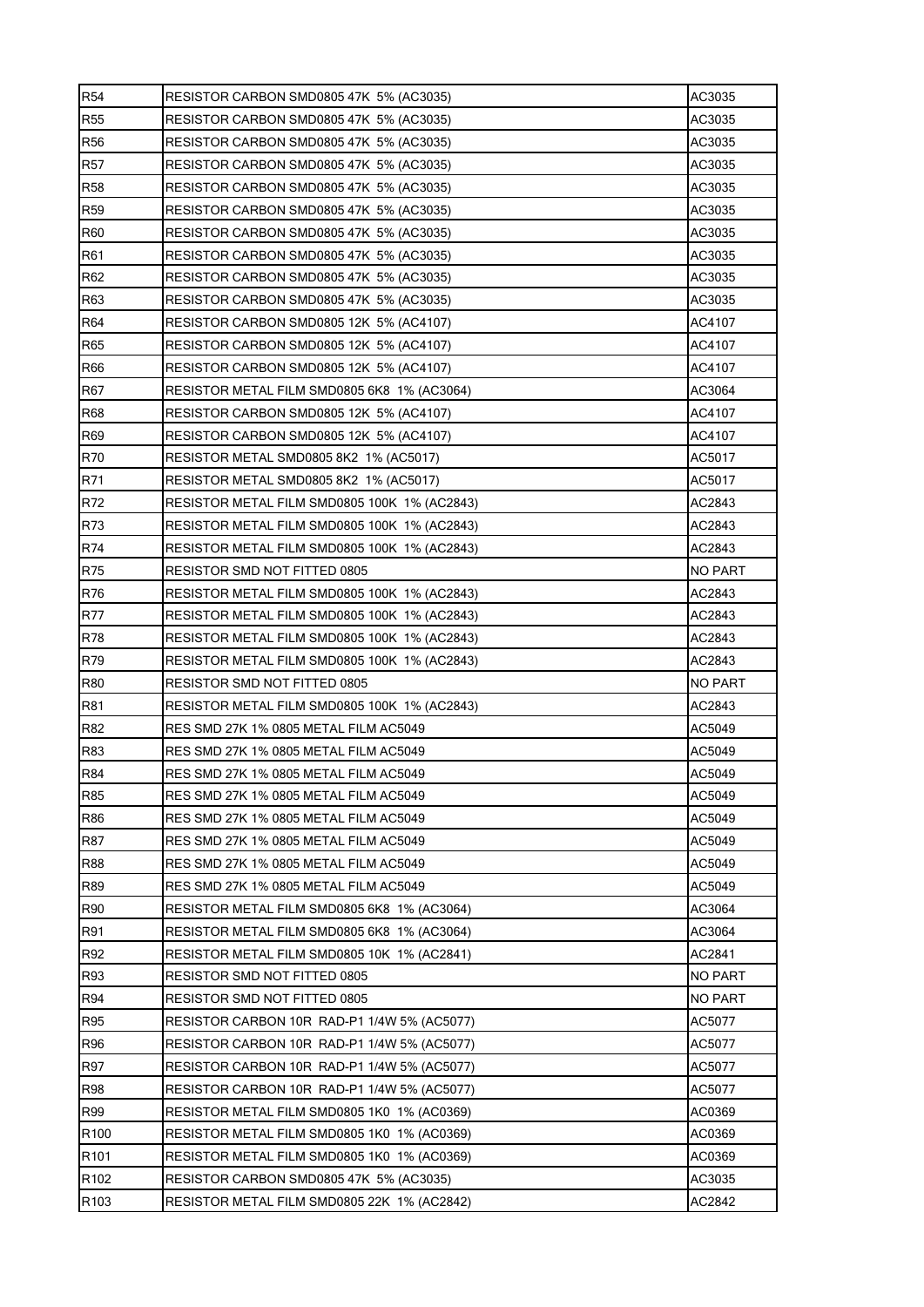| R <sub>104</sub> | RESISTOR METAL FILM SMD0805 22K 1% (AC2842)                                                             | AC2842 |  |  |  |  |  |  |  |  |
|------------------|---------------------------------------------------------------------------------------------------------|--------|--|--|--|--|--|--|--|--|
| R <sub>105</sub> | AC5586<br>RESISTOR METAL FILM SMD0805 4M7 1% (AC5586)                                                   |        |  |  |  |  |  |  |  |  |
| R <sub>106</sub> | RESISTOR METAL FILM SMD0805 6K8 1% (AC3064)<br>AC3064                                                   |        |  |  |  |  |  |  |  |  |
| R <sub>107</sub> | RESISTOR METAL FILM SMD0805 6K8 1% (AC3064)                                                             | AC3064 |  |  |  |  |  |  |  |  |
| R108             | RESISTOR METAL FILM SMD0805 10K 1% (AC2841)                                                             | AC2841 |  |  |  |  |  |  |  |  |
| R <sub>109</sub> | RESISTOR METAL FILM SMD0805 10K 1% (AC2841)                                                             | AC2841 |  |  |  |  |  |  |  |  |
| R110             | RESISTOR METAL FILM SMD0805 10K 1% (AC2841)                                                             | AC2841 |  |  |  |  |  |  |  |  |
| R111             | RESISTOR METAL FILM SMD0805 10K 1% (AC2841)                                                             | AC2841 |  |  |  |  |  |  |  |  |
| R112             | RESISTOR METAL FILM SMD0805 10K 1% (AC2841)                                                             | AC2841 |  |  |  |  |  |  |  |  |
| R113             | RESISTOR METAL FILM SMD0805 10K 1% (AC2841)                                                             | AC2841 |  |  |  |  |  |  |  |  |
| R <sub>114</sub> | RESISTOR CARBON SMD0805 220K 5% (AC4108)<br>AC4108<br>AC3035<br>RESISTOR CARBON SMD0805 47K 5% (AC3035) |        |  |  |  |  |  |  |  |  |
| R115             |                                                                                                         |        |  |  |  |  |  |  |  |  |
| R <sub>116</sub> | AC3035<br>RESISTOR CARBON SMD0805 47K 5% (AC3035)                                                       |        |  |  |  |  |  |  |  |  |
| R <sub>117</sub> | AC3035<br>RESISTOR CARBON SMD0805 47K 5% (AC3035)                                                       |        |  |  |  |  |  |  |  |  |
| R118             | AC3035<br>RESISTOR CARBON SMD0805 47K 5% (AC3035)                                                       |        |  |  |  |  |  |  |  |  |
| R <sub>119</sub> | RESISTOR CARBON SMD0805 47K 5% (AC3035)<br>AC3035                                                       |        |  |  |  |  |  |  |  |  |
| R <sub>120</sub> | RES SMD 56K 1% 0805 METAL FILM AC5051<br>AC5051                                                         |        |  |  |  |  |  |  |  |  |
| R <sub>121</sub> | AC3029<br>RESISTOR CARBON SMD0805 1K8 5% (AC3029)                                                       |        |  |  |  |  |  |  |  |  |
| R <sub>122</sub> | <b>NO PART</b><br>RESISTOR SMD NOT FITTED 0805                                                          |        |  |  |  |  |  |  |  |  |
| R <sub>123</sub> | RESISTOR SMD NOT FITTED 0805<br>NO PART                                                                 |        |  |  |  |  |  |  |  |  |
| R <sub>124</sub> | RESISTOR SMD NOT FITTED 0805<br><b>NO PART</b>                                                          |        |  |  |  |  |  |  |  |  |
| R125             | RESISTOR SMD NOT FITTED 0805<br>NO PART                                                                 |        |  |  |  |  |  |  |  |  |
| R <sub>126</sub> | AC0370<br>RESISTOR METAL FILM SMD0805 2K2 1% (AC0370)                                                   |        |  |  |  |  |  |  |  |  |
| R <sub>127</sub> | AC2842<br>RESISTOR METAL FILM SMD0805 22K 1% (AC2842)                                                   |        |  |  |  |  |  |  |  |  |
| R <sub>128</sub> | RESISTOR CARBON SMD0805 47K 5% (AC3035)                                                                 |        |  |  |  |  |  |  |  |  |
| R129             | AC3035<br>RES SMD 68K 1% 0805 METAL FILM AC5427<br>AC5427                                               |        |  |  |  |  |  |  |  |  |
| R <sub>130</sub> | AC2838<br>RESISTOR CARBON SMD0805 0R0 5% (AC2838)                                                       |        |  |  |  |  |  |  |  |  |
| R <sub>131</sub> | AC2904<br>RESISTOR METAL FILM SMD0805 1M0 1% (AC2904)                                                   |        |  |  |  |  |  |  |  |  |
| R <sub>132</sub> | AC4698<br>RESISTOR CARBON SMD0805 2K7 5% (AC4698)<br>RESISTOR SMD NOT FITTED 0805<br><b>NO PART</b>     |        |  |  |  |  |  |  |  |  |
| R <sub>133</sub> | <b>NO PART</b>                                                                                          |        |  |  |  |  |  |  |  |  |
| R134             | RESISTOR SMD NOT FITTED 0805                                                                            |        |  |  |  |  |  |  |  |  |
| R135             | RESISTOR CARBON SMD0805 47K 5% (AC3035)<br>AC3035                                                       |        |  |  |  |  |  |  |  |  |
| R136             | AC3035<br>RESISTOR CARBON SMD0805 47K 5% (AC3035)                                                       |        |  |  |  |  |  |  |  |  |
| SW1              | AL0162<br>SWITCH DPDT ALPS (SPUN) LATCHING (AL0162)                                                     |        |  |  |  |  |  |  |  |  |
| SW <sub>2</sub>  | SWITCH DPDT ALPS (SPUJ) LATCHING (AL8065)                                                               | AL8065 |  |  |  |  |  |  |  |  |
| SW <sub>3</sub>  | SWITCH DPDT ALPS (SPUN) LATCHING (AL0162)                                                               | AL0162 |  |  |  |  |  |  |  |  |
| SW4              | SWITCH DPDT ALPS (SPUN) LATCHING (AL0162)                                                               | AL0162 |  |  |  |  |  |  |  |  |
| SW <sub>5</sub>  | SWITCH DPDT ALPS (SPUN) LATCHING (AL0162)                                                               | AL0162 |  |  |  |  |  |  |  |  |
| SW <sub>6</sub>  | SWITCH DPDT ALPS (SPUN) LATCHING (AL0162)                                                               | AL0162 |  |  |  |  |  |  |  |  |
| SW7              | SWITCH DPDT ALPS (SPUN) LATCHING (AL0162)                                                               | AL0162 |  |  |  |  |  |  |  |  |
| SW8              | SWITCH DPDT ALPS (SPUN) LATCHING (AL0162)<br>AL0162                                                     |        |  |  |  |  |  |  |  |  |
| SW9              | SWITCH DPDT ALPS (SPUN) LATCHING (AL0162)<br>AL0162                                                     |        |  |  |  |  |  |  |  |  |
| <b>SW10</b>      | AL0162<br>SWITCH DPDT ALPS (SPUN) LATCHING (AL0162)                                                     |        |  |  |  |  |  |  |  |  |
| <b>SW11</b>      | SWITCH DPDT ALPS (SPUN) LATCHING (AL0162)<br>AL0162                                                     |        |  |  |  |  |  |  |  |  |
| U1               | AE8921<br>IC SMD RC4580 DUAL OP-AMP (AE8921)                                                            |        |  |  |  |  |  |  |  |  |
| U2               | IC SMD RC4580 DUAL OP-AMP (AE8921)<br>AE8921                                                            |        |  |  |  |  |  |  |  |  |
| U3               | IC SMD RC4580 DUAL OP-AMP (AE8921)                                                                      | AE8921 |  |  |  |  |  |  |  |  |
| U <sub>4</sub>   | IC SMD RC4580 DUAL OP-AMP (AE8921)                                                                      | AE8921 |  |  |  |  |  |  |  |  |
| U5               | IC SMD RC4580 DUAL OP-AMP (AE8921)                                                                      | AE8921 |  |  |  |  |  |  |  |  |
| U6               | IC SMD RC4580 DUAL OP-AMP (AE8921)<br>AE8921                                                            |        |  |  |  |  |  |  |  |  |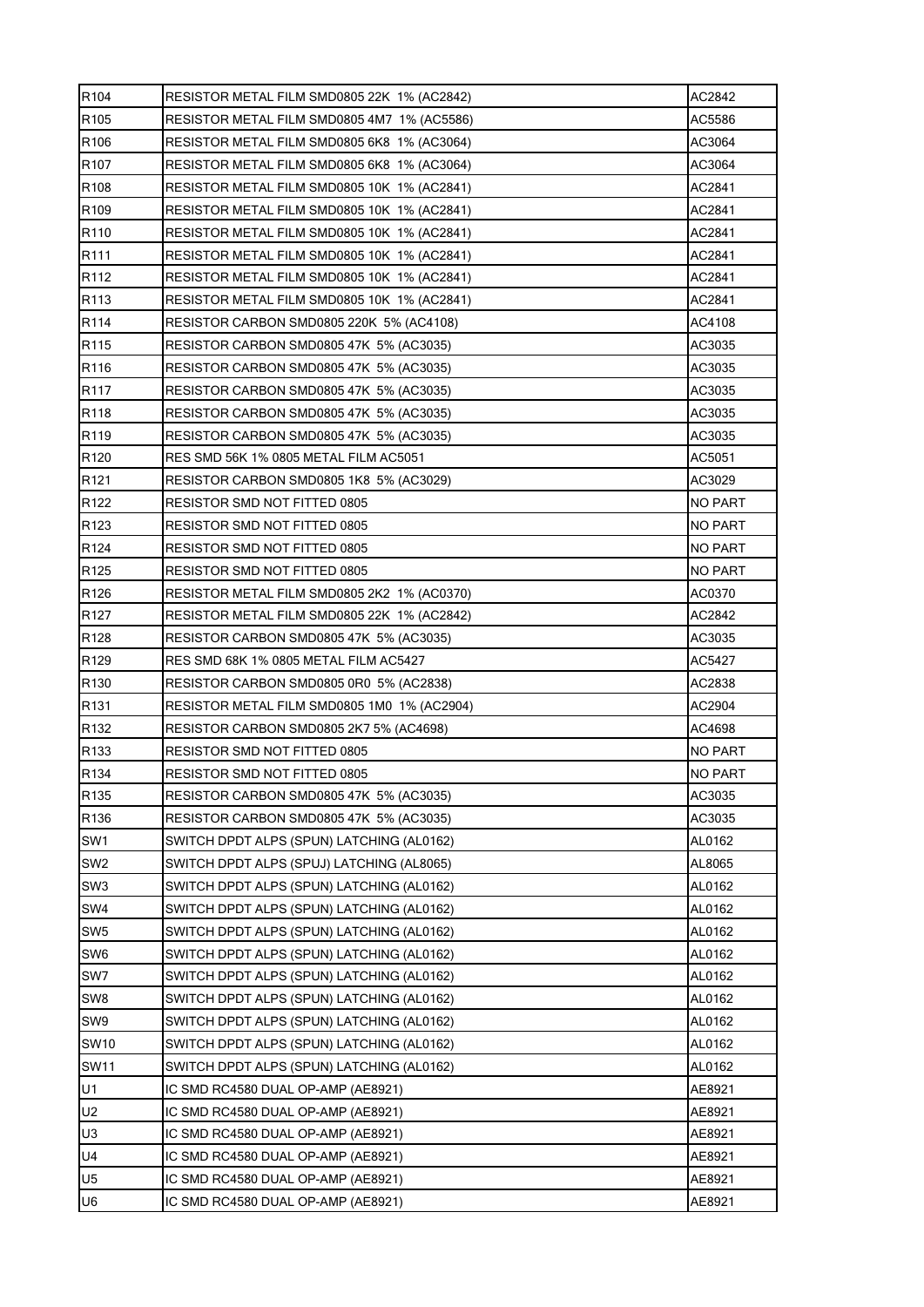| <b>U7</b>       | IC SMD RC4580 DUAL OP-AMP (AE8921)                | AE8921 |  |  |  |  |  |
|-----------------|---------------------------------------------------|--------|--|--|--|--|--|
| <b>U8</b>       | IC SMD RC4580 DUAL OP-AMP (AE8921)                | AE8921 |  |  |  |  |  |
| U9              | IC SMD RC4580 DUAL OP-AMP (AE8921)                | AE8921 |  |  |  |  |  |
| U10             | IC SMD RC4580 DUAL OP-AMP (AE8921)                | AE8921 |  |  |  |  |  |
| VR <sub>1</sub> | POT ALPS 14mm 20KK x2 203K (AI8007)<br>AI8007     |        |  |  |  |  |  |
| VR <sub>2</sub> | POT ALPS 14mm 20KK x2 203K (AI8007)<br>AI8007     |        |  |  |  |  |  |
| VR <sub>3</sub> | POT ALPS 14mm 20KB x2 C/D 203B (AI8006)           | AI8006 |  |  |  |  |  |
| VR4             | POT ALPS 14mm 20KB x2 C/D 203B (AI8006)<br>AI8006 |        |  |  |  |  |  |
| VR <sub>5</sub> | POT ALPS 14mm 20KB x2 C/D 203B (AI8006)<br>AI8006 |        |  |  |  |  |  |
| VR <sub>6</sub> | POT ALPS 14mm 20KB x2 C/D 203B (AI8006)           | AI8006 |  |  |  |  |  |
| VR7             | POT ALPS 11mm 20KK 203K (AI8003)                  | AI8003 |  |  |  |  |  |
| VR8             | POT ALPS 11mm 20KK 203K (AI8003)                  | AI8003 |  |  |  |  |  |
| VR9             | POT ALPS 11mm 20KK 203K (AI8003)                  | AI8003 |  |  |  |  |  |
| <b>VR10</b>     | POT ALPS 11mm 20KK 203K (AI8003)                  | AI8003 |  |  |  |  |  |
| <b>VR11</b>     | POT ALPS 11mm 20KK 203K (AI8003)                  | AI8003 |  |  |  |  |  |
| <b>VR12</b>     | POT ALPS 11mm 20KK 203K (AI8003)                  | AI8003 |  |  |  |  |  |
| <b>VR13</b>     | POT ALPS 14mm 10KAC x2 C/D 103AC (AI8008)         | AI8008 |  |  |  |  |  |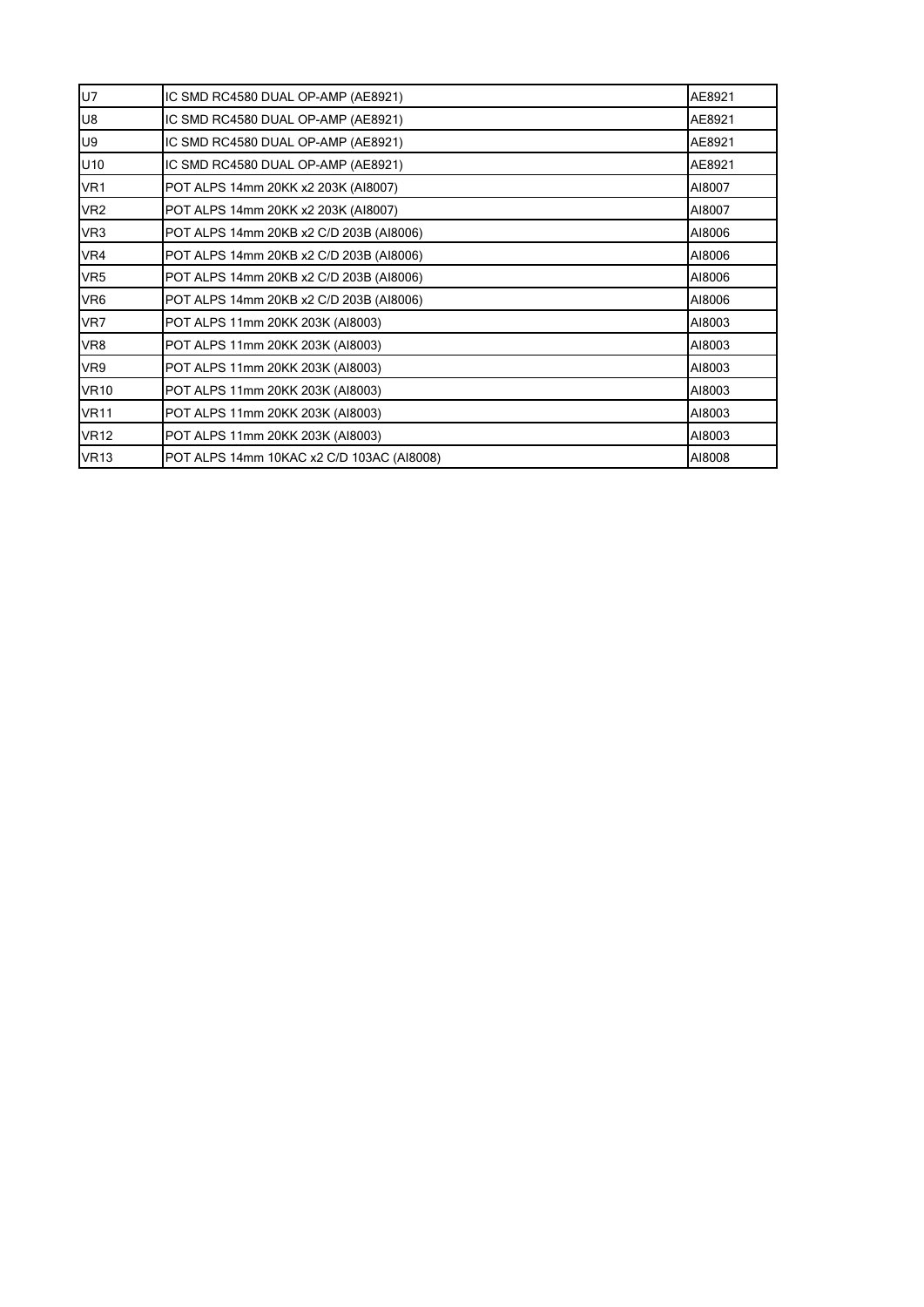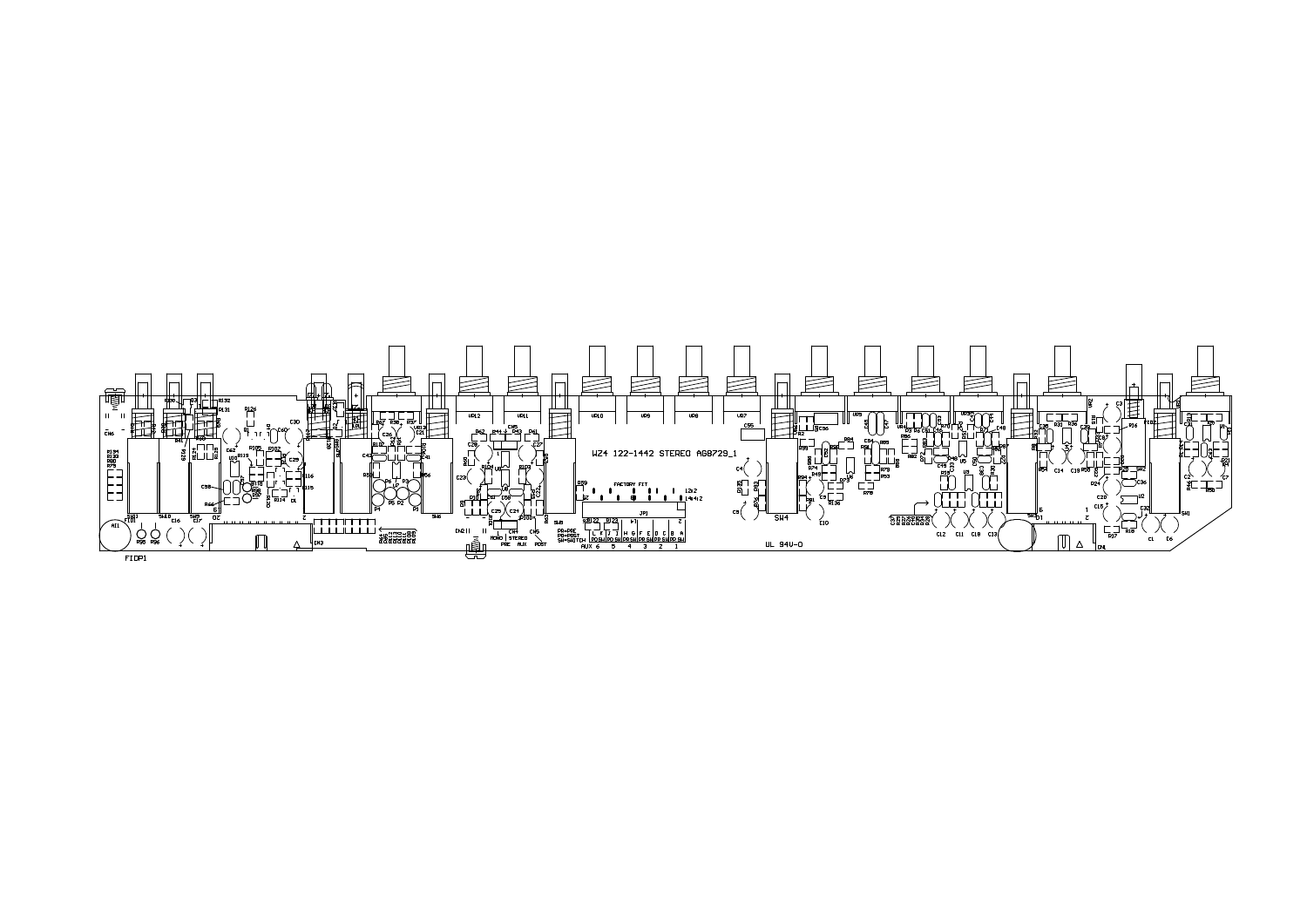

b

c

d



| <b>ALLEN&amp;HEATH</b>                                               |          | DATE                   | I CHK |                        |  |  |          |                     |                 |                            |  |
|----------------------------------------------------------------------|----------|------------------------|-------|------------------------|--|--|----------|---------------------|-----------------|----------------------------|--|
| Kernick Industrial Estate,<br>Penryn, Cornwall,<br>England. TR10 9LU | $1.1$ NB | $'$ 13SEP11<br>11DEC12 |       |                        |  |  |          |                     | TITLE:<br>PAGE: | WZ4 Stereo Input           |  |
|                                                                      |          |                        |       |                        |  |  |          |                     |                 |                            |  |
| Tel: +44 (0)8707 556250<br>Fax: +44 (0)8707 556251                   |          |                        |       | FILE: C8729 1-1.SchDoc |  |  | PRINTED: | 11:19:17 11/12/2012 | DRG No: C8729   | ISSUE: $1.1$ SHEET: 0 OF 2 |  |
|                                                                      |          |                        |       |                        |  |  |          |                     |                 |                            |  |
|                                                                      |          |                        |       |                        |  |  |          |                     |                 |                            |  |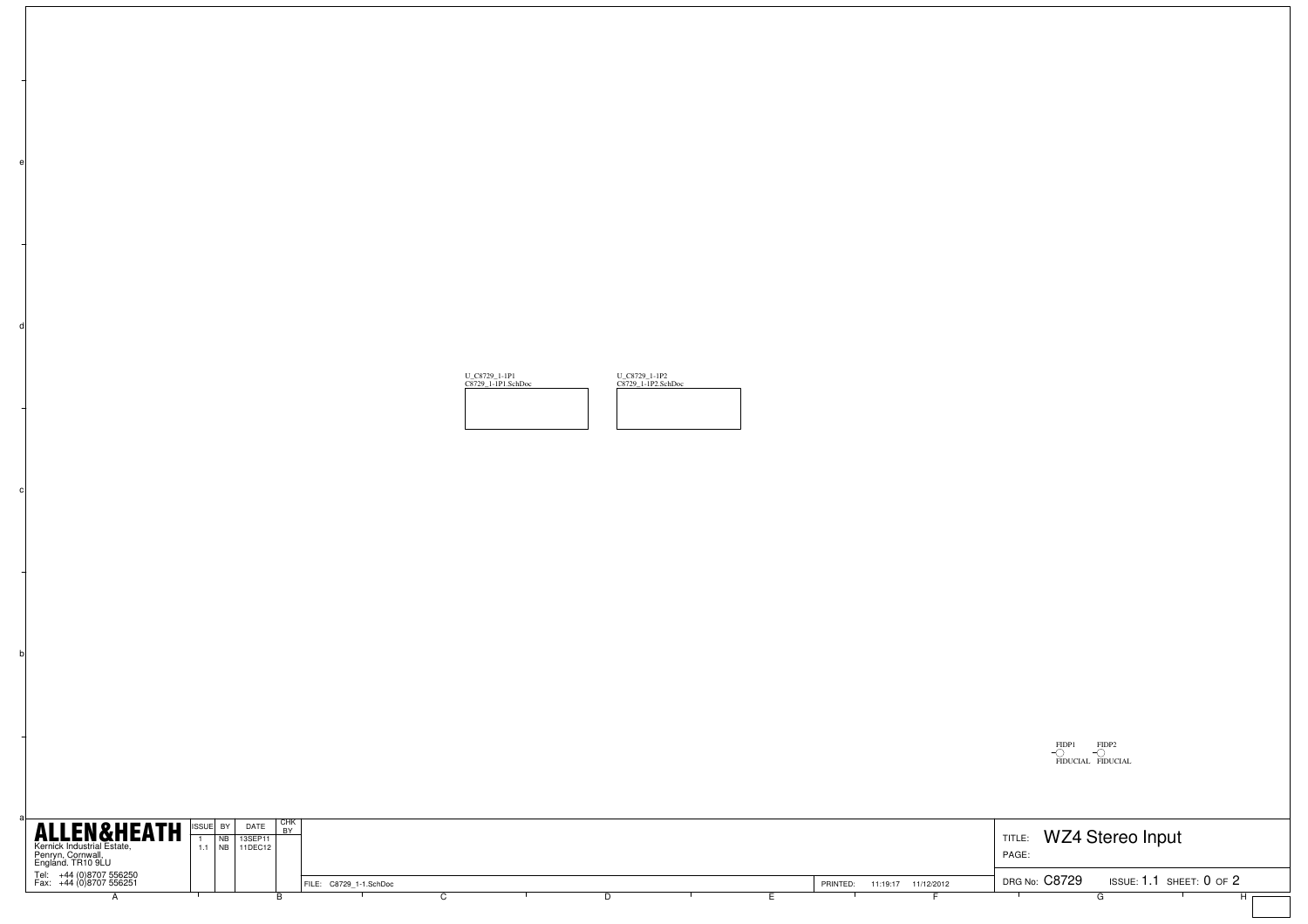